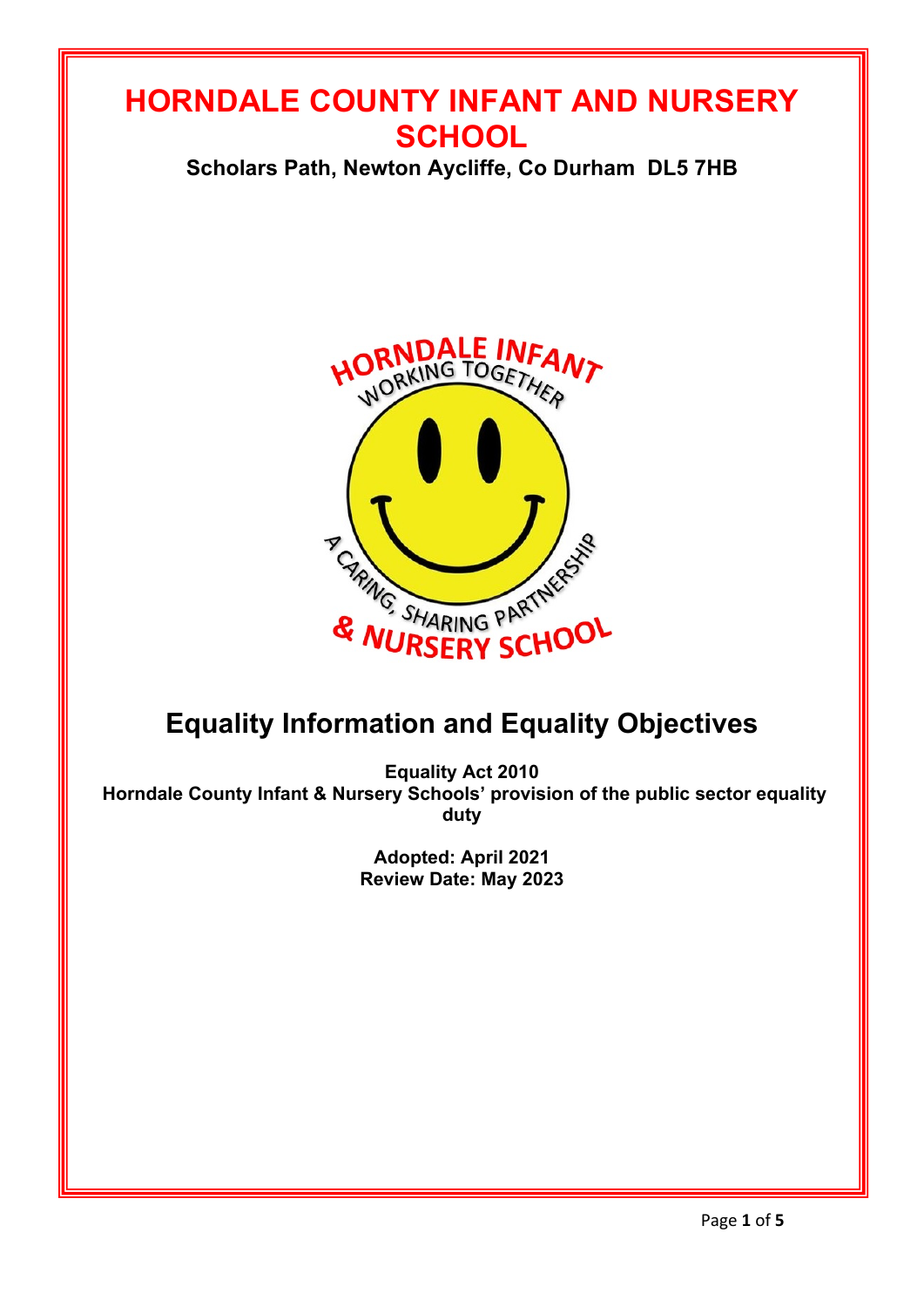We in Horndale County Infant & Nursery School are committed to equality. We aim for every pupil to fulfil their potential no matter what his/her background or personal circumstances.

We maintain the aim of embedding principles of fairness and equality across our entire curriculum, in assemblies and acts of collective worship, in break and lunchtimes, in pastoral support and in before and after school activities.

We must under the general duty of public sector equality duty, in the exercise of our functions, have due regard to the need to:

- $\checkmark$  Eliminate discrimination, harassment, victimisation and any other conduct that is prohibited under the Act.
- $\checkmark$  Advance equality of opportunity between persons who share a relevant protected characteristic and persons who do not share it;
- $\checkmark$  Foster good relations between persons who share a relevant protected characteristic and persons who do not share it.

This will apply to all pupils, staff and others using the facilities. We will give relevant and proportionate consideration to the public sector equality duty.

The protected characteristics for the schools provisions are:

- Disability
- Gender reassignment
- Pregnancy and maternity
- Race
- Religion or belief
- Sex
- Sexual orientation
- Age (only applicable to staff, not pupils)
- Marriage and Civil Partnerships (only applicable to staff, not pupils)

Age and marriage and civil partnership are NOT protected characteristics for the schools provisions for pupils.

We will have **due regard** to advancing equality of opportunity including making serious consideration of the need to

- remove or minimise disadvantages suffered by persons who share a relevant protected characteristic that are connected to that characteristic;
- take steps to meet the needs of persons who share a protected characteristic that are different from the needs of persons who do not share it;
- encourage persons who share a relevant protected characteristic to participate in public life or in any activity in which participation by such persons is disproportionately low.

We will take into account the six Brown principles of 'due regard'

- **awareness –** all staff know and understand what the law requires
- **timeliness**  implications considered before they are implemented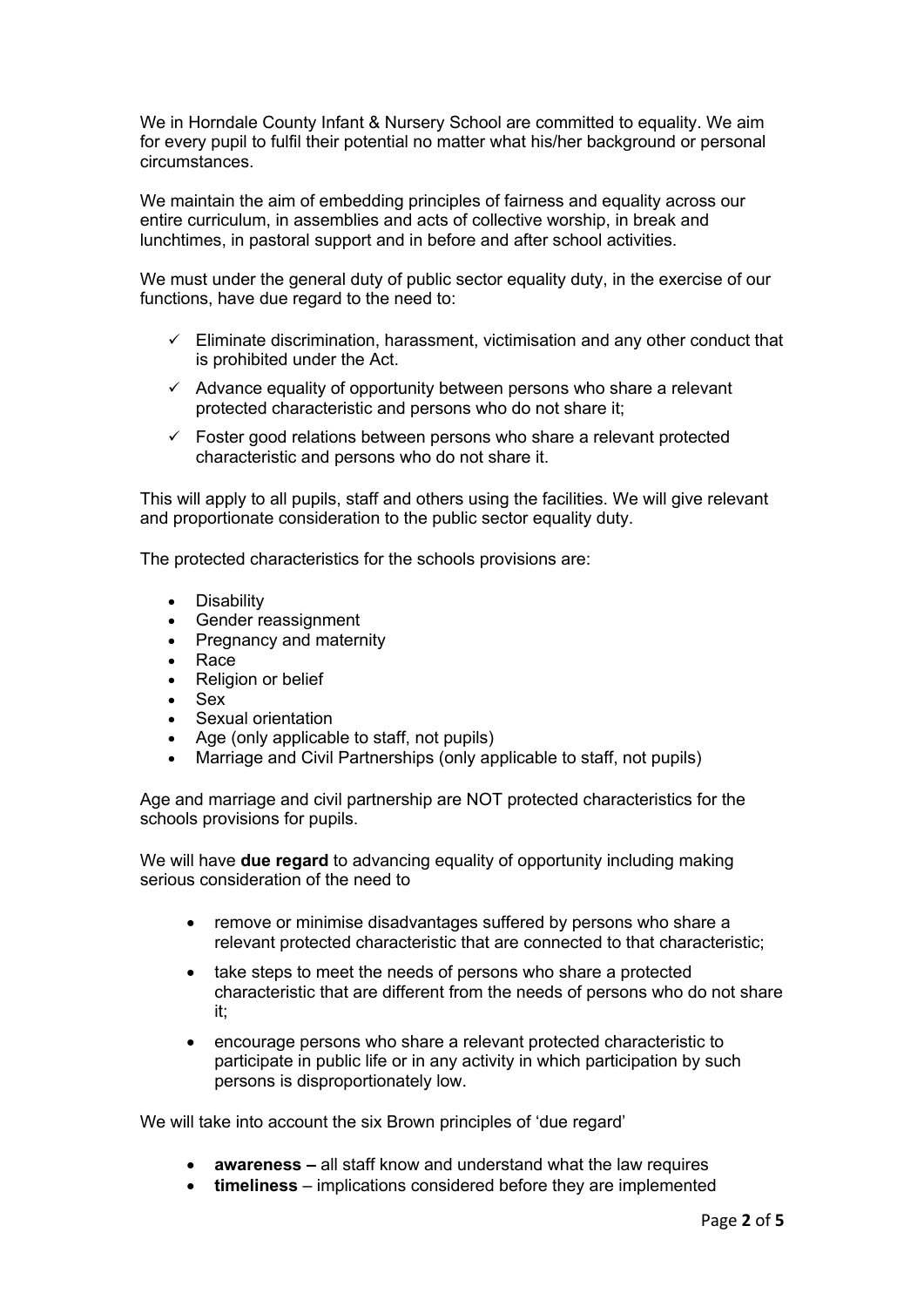- **rigour –** open-minded and rigorous analysis, including parent/pupil voice
- **non-delegation –** the PSED cannot be delegated
- **continuous –** ongoing all academic year
- **record-keeping –** keep notes and records of decisions & meetings

We welcome the opportunity to be transparent and accountable. To this end we fulfil the specific duties of the Act by:

- $\overrightarrow{v}$  publishing our equality information
- $\checkmark$  publishing our equality objectives

We aim to make the information accessible, easy to read and easy to find.

## *Equality Information:*

We maintain confidentiality and work to data protection principles. We publish information in a way so that **no pupil or staff member** can be identified.

| Age                             | Figures change – we comply with our equality      |
|---------------------------------|---------------------------------------------------|
|                                 | duty.                                             |
| <b>Disability</b>               | 100% staff gave information.                      |
|                                 | 0 staff recorded a disability.                    |
|                                 | We ensure reasonable adjustments are made         |
|                                 | where appropriate.                                |
| Gender reassignment             | We support any staff member towards gender        |
|                                 | reassignment.                                     |
| Marriage & civil partnerships   | Figures change – we comply with our equality      |
|                                 | duty.                                             |
| Pregnancy and maternity         | Figures change – we comply with our equality      |
|                                 | duty.                                             |
| 'Race' / ethnicity              | 100% staff gave information                       |
|                                 | Our staff profile comprises: White British and    |
|                                 | White-European                                    |
| Religion and Belief / no belief | 100% staff gave information                       |
|                                 | Our staff profile comprises:                      |
|                                 | Christian, Church of England, Agnostic            |
| $Sex - male/female$             | 85% female                                        |
|                                 | 15% male                                          |
| Sexual orientation              | We support all staff members regardless of sexual |
|                                 | orientation                                       |

#### **Staff & Governors:**

#### **Pupils:**

| Age                     | We have pupils aged from 3 to 7 years old in our<br>school.                                                                                                                                   |
|-------------------------|-----------------------------------------------------------------------------------------------------------------------------------------------------------------------------------------------|
| <b>Disability</b>       | 100% pupil gave information.<br>Our numbers are so small it would not be<br>appropriate to publish this information<br>We ensure reasonable adjustments are made<br>where appropriate.        |
| Gender reassignment     | We support any pupil towards gender<br>reassignment.                                                                                                                                          |
| Pregnancy and maternity | We comply with our equality duty and have<br>planned to deliver education on site if and when<br>required, or offer a place at the Young Parent<br>Group run by the SEND & Inclusion Service. |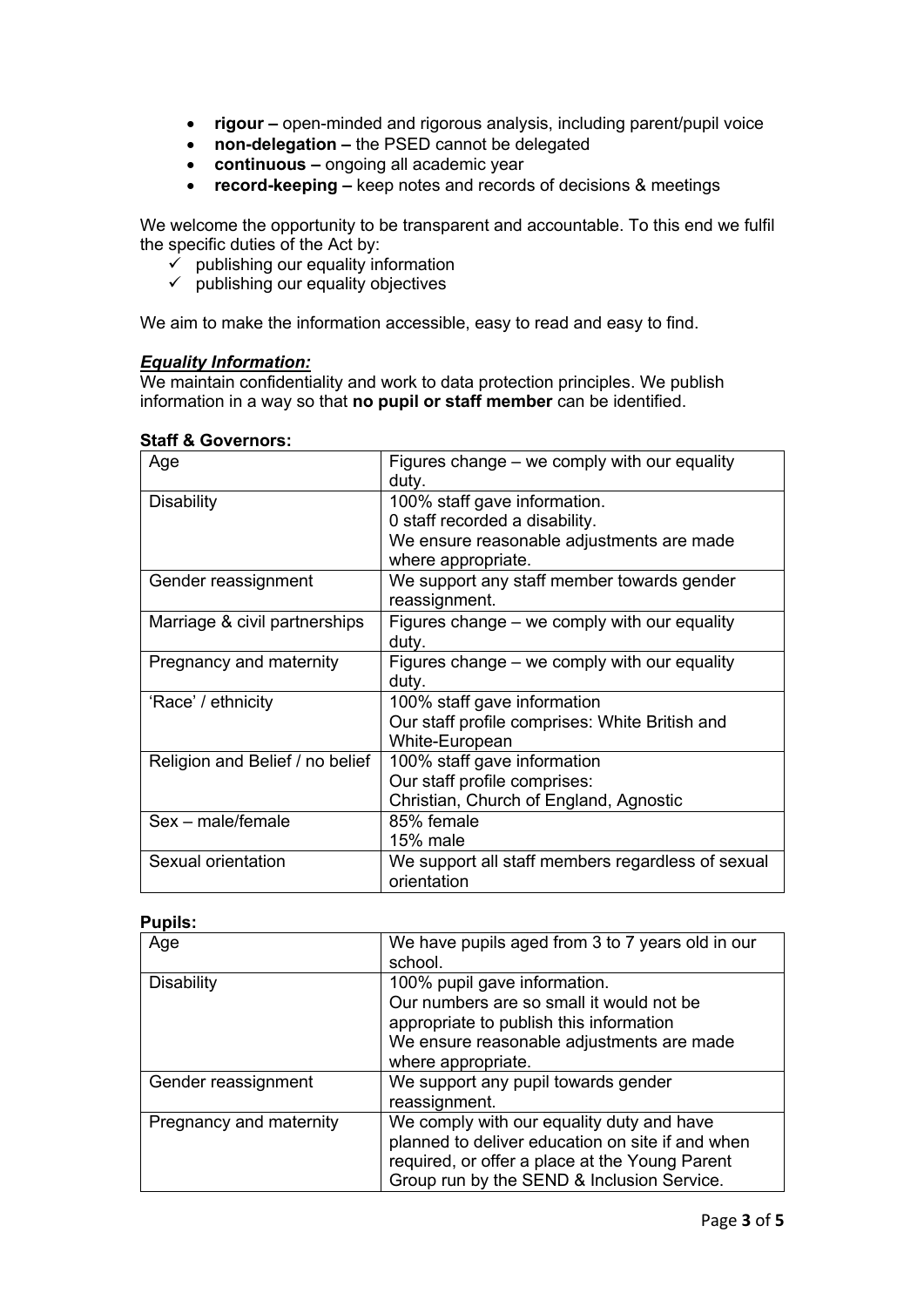| 'Race' / ethnicity                         | 100% pupil gave information<br>Our pupil profile comprises: White British, White-<br>European                                |
|--------------------------------------------|------------------------------------------------------------------------------------------------------------------------------|
| EAL (English as an<br>Additional Language) | 0% EAL<br>The languages spoken within our pupil profile are:<br>English.                                                     |
| Religion and Belief / no belief            | 100% pupil gave information<br>Our pupil profile comprises:<br>Christian, Church of England, Roman Catholic, No<br>religion. |
| <b>SEND</b>                                | 20 pupils identified with a Special Educational<br>Need.                                                                     |
| Sex - male/female                          | 40% female<br>60% male                                                                                                       |
| Sexual orientation                         | We support all pupils regardless of sexual<br>orientation                                                                    |
| <b>Pupil Premium</b>                       | 65% pupils eligible for Pupil Premium                                                                                        |

## **We will update our equality information at least annually and publish on the school website.**

## *Equality Objectives 2021 – 2023*

Our equality objectives are:

- 1. To raise the awareness and skills of staff to promote fairness, equality and good relations in the context of their role
- 2. To provide an environment that welcomes, protects and respects diverse people
- 3. To ensure that all students are given the opportunity to make a positive contribution to the life of the school
- 4. To increase pupil awareness and understanding of issues in different communities and cultures

### **We will update our equality objectives every four years and publish them on our school website.**

### **We will review progress on these objectives annually and this paperwork will be held within school.**

We adopt a whole school approach to equality and consider it important for pupils to learn about equality and human rights. We adhere to the Equality and Human Rights Commission (EHCR) statement:

*'To reap the full benefits of equality and human rights education, it is essential to teach topics in an environment which respects the rights and differences of both students and teachers. Without an equality and human rights culture within the classroom and school as a whole, learning about these topics can at best appear irrelevant, and at worst, hypocritical. The respect and tolerance it teaches will help staff and students create a healthier, happier, fairer school culture, and could lead to*